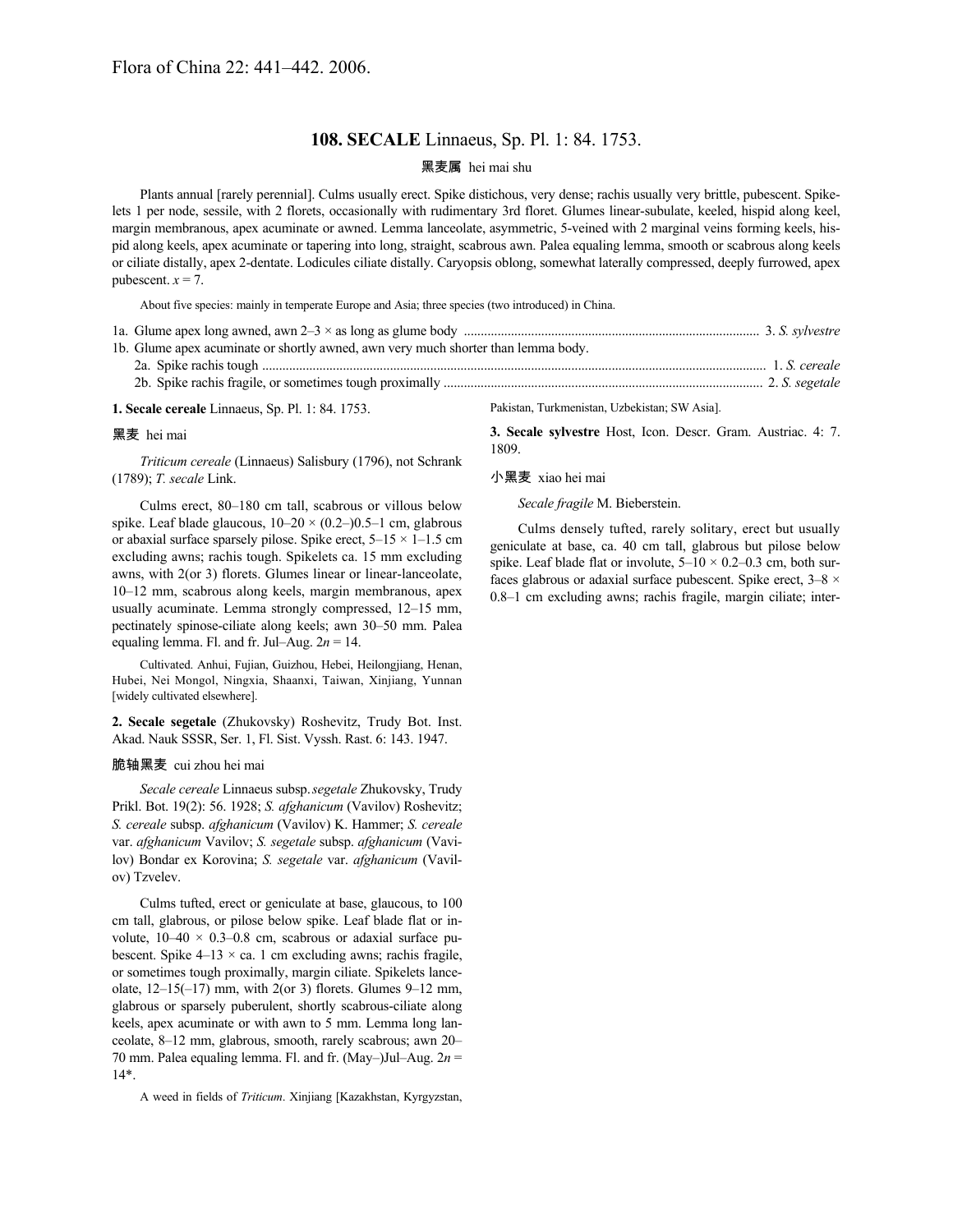## Flora of China 22: 441–442. 2006.

nodes 3–4 mm. Spikelets with 2 or 3 florets. Glumes linear-subulate, 7–9 mm; awn ca. 20 mm. Lemma spinose-ciliate along keels. Caryopsis black-brown, ca. 5 mm, apex white hairy. Fl. and fr. Jun–Aug. 2*n* = 14.

Cultivated in N China [native to Kazakhstan, Kyrgyzstan, Russia, Turkmenistan, Uzbekistan; SW Asia, Europe].